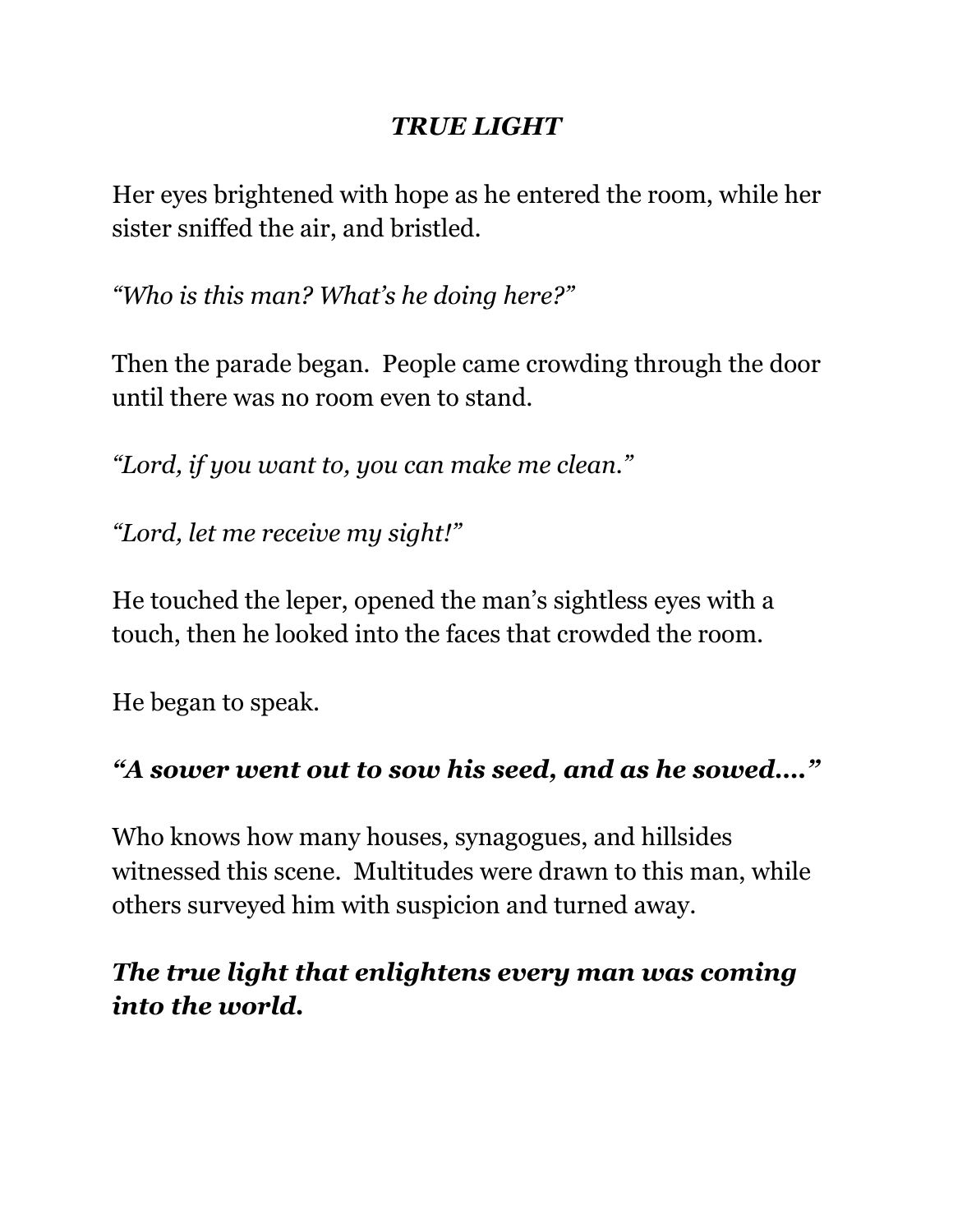*He was in the world, and the world was made through him, yet the world knew him not.*

*He came to his own home, and his own people received him not.*

#### *But to all who received him, who believed in his name, he gave power to become children of God; who were born, not of blood nor of the will of the flesh nor of the will of man, but of God. John 1*

He kept moving from place to place, never deviating from his single message: *"The Kingdom of God has arrived. Turn around and believe the good news!"*

He offered a new world, God's World. He opened the door to a kingdom which is free to all, yet carries a high price.

# *"The Kingdom of Heaven is like treasure hidden in a field, which a man found and covered up. Then in his joy he went and sold all that he had, and bought that field."*

# *Matthew 13*

He never hammered his truth into apathetic hearts. He never terrified timid souls into submission. He simply opened the door.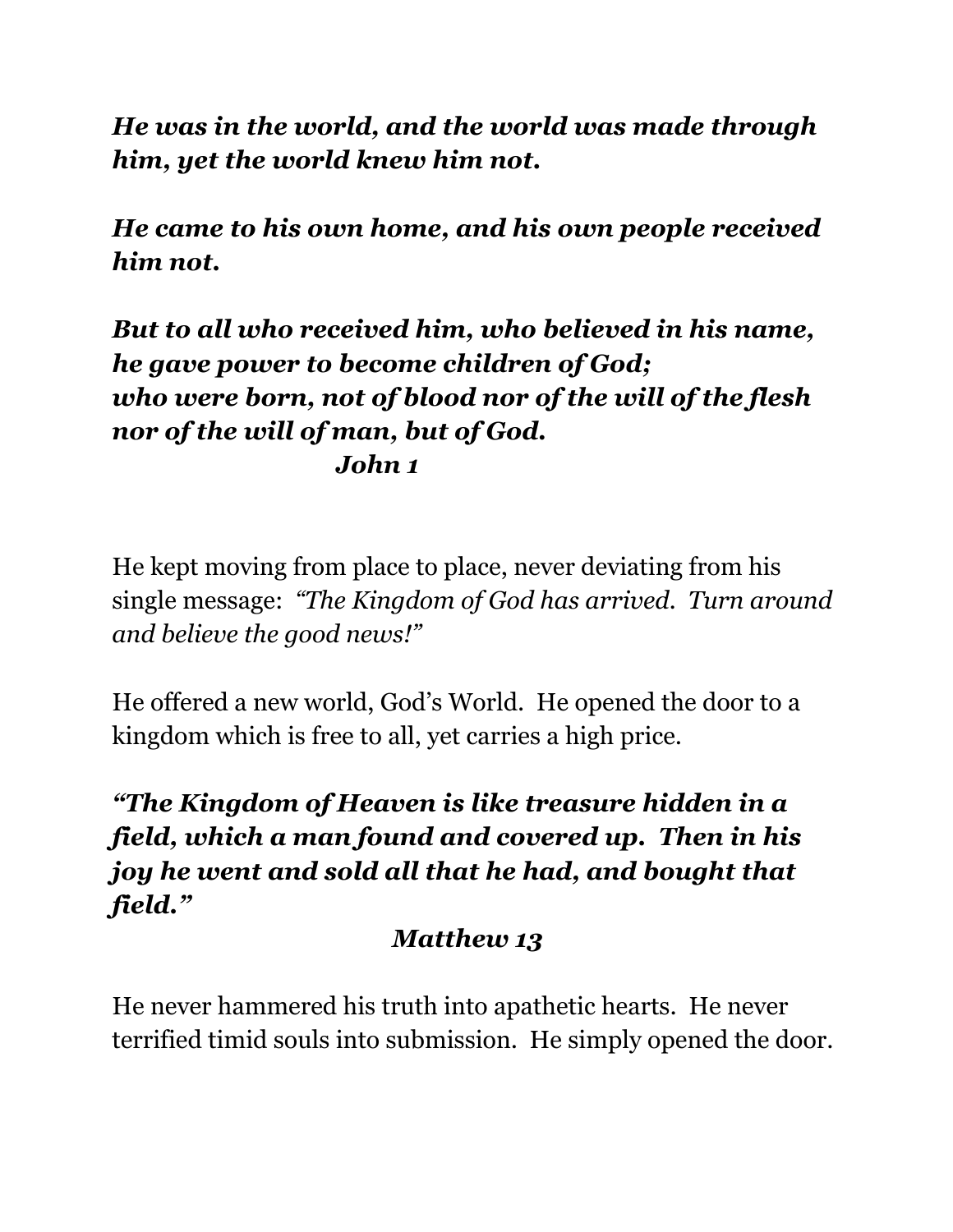*"God's Kingdom is here. Come on in."*

To get through that door, however, meant exposing the soul to his light---the True Light. No masks, no deceit, no more hypocrisy.

*\_\_\_\_\_\_\_\_\_\_\_\_\_\_*

The evangelist stepped out on the platform and scanned a crowd. He opened his Bible, lifted it high in the air shouting, *"Do you realize that time is short? Do you understand that the Lord Jesus is coming soon? Are you ready for the Rapture, or are you still playing games!"*

The evangelist paused to let his words sink in. As he was about to continue, his eyes were drawn to a man sitting just below the platform*. "Who is that man? Why do I feel like a fraud as he looks up at me?* The evangelist pressed on with his sermon, but his words were empty.

It's easy to talk about God, so long as God is not rattling your cage. It's easy to talk about Jesus, when Jesus is safely locked up in that Bible you hold with such devotion. But when you sense that Jesus is looking into your soul as you mouth those pious words, your spirit wilts.

\_\_\_\_\_\_\_\_\_\_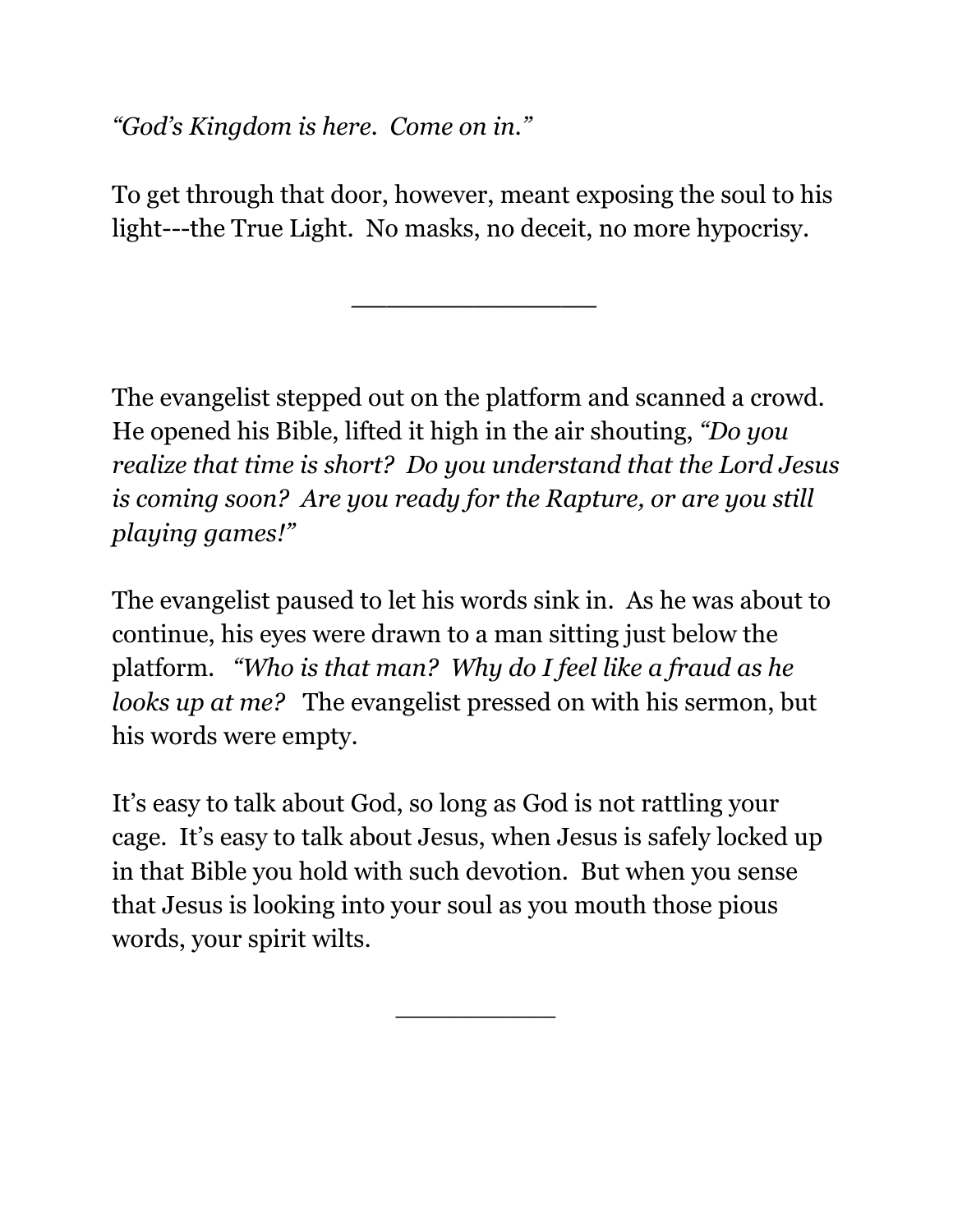A visitation from heaven has begun to unsettle those of us who claim to be followers of Jesus. It can happen when we're gathered in church. It can happen when we're sitting alone on a quiet evening. Sometimes it wakes us out of a sound sleep.

Judgment has begun to fall on the household of God. As our hearts are exposed to the True Light, we begin to feel like frauds. Is God harassing us? What's going on?

The Lord Jesus is preparing us for days which will try us to the core. In order to survive the approaching storm, we need to be delivered from a hypocrisy which we have refused to face.

If we listen to the voice of the Master and repent, the light of heaven begins to refine and prepare us. If we keep ignoring the Master's warnings, the day will arrive when a Severe Mercy will expose our self-deceit before the world.

*In the meantime, when so many thousands of the multitude had gathered together that they trod upon one another, he began to say to his disciples first, "Beware of the leaven of the Pharisees, which is hypocrisy.*

*Nothing is covered up that will not be revealed, or hidden that will not be known.*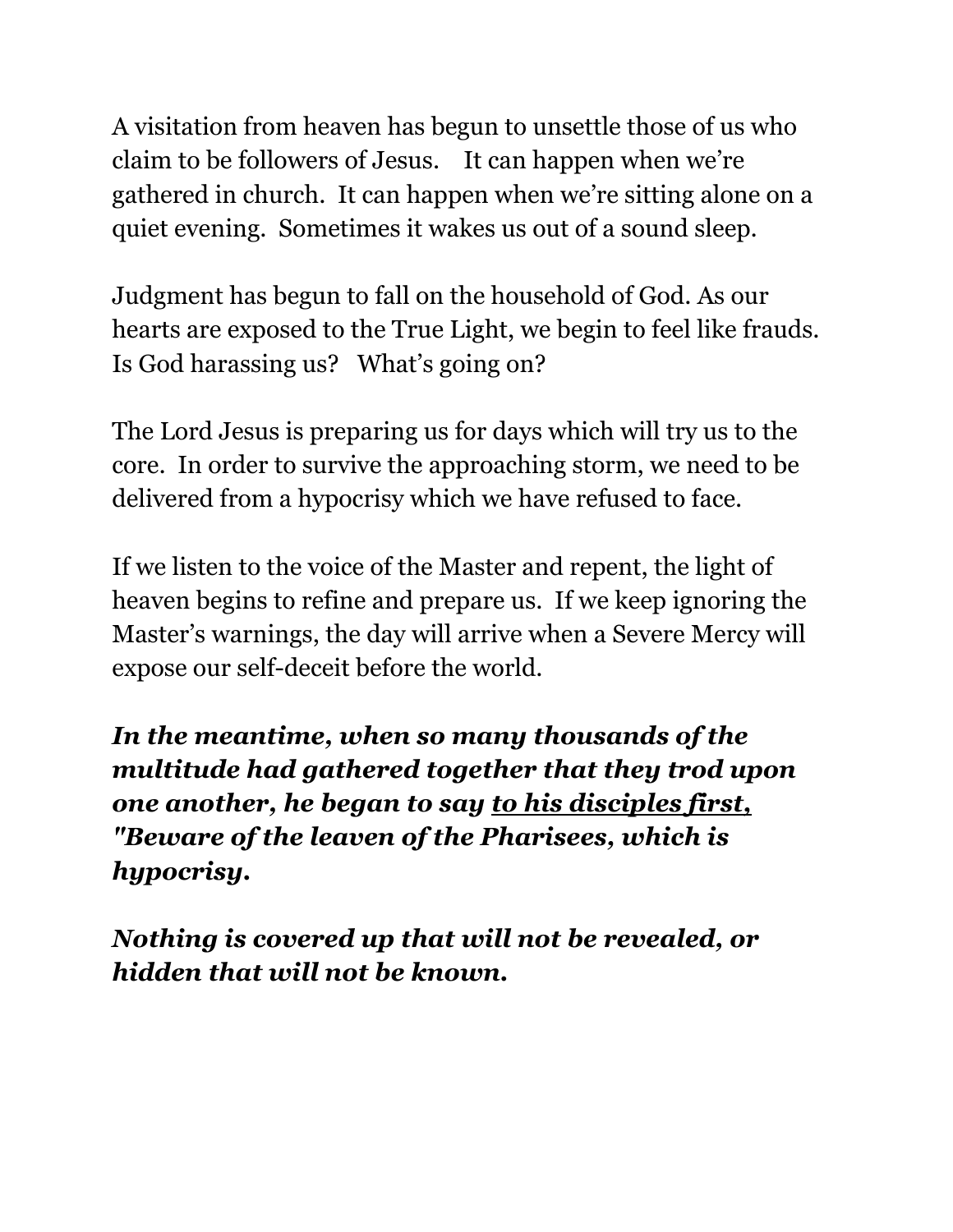#### *Therefore whatever you have said in the dark shall be heard in the light, and what you have whispered in private rooms shall be proclaimed upon the housetops. Luke 12*

Before the True Light can heal us it has to cleans us. And before the Light can cleanse us, it has to convict us. If we close our ears and shut our eyes when God exposes our hypocrisy to his light, we soon find ourselves stumbling along a path far from the Narrow Road that leads to life.

In the coming days, the Lord's warnings will become more urgent. These warnings are for our own good, and for the good of his Kingdom.

It is no accident that the Kingdom of God is described as a Kingdom of Light.

#### *This is the message we have heard from him and proclaim to you, that God is light and in him is no darkness at all.*

*If we say we have fellowship with him while we walk in darkness, we lie and do not live according to the truth;*

*but if we walk in the light, as he is in the light, we have fellowship with one another, and the blood of Jesus his Son cleanses us from all sin.*

*I John 1*